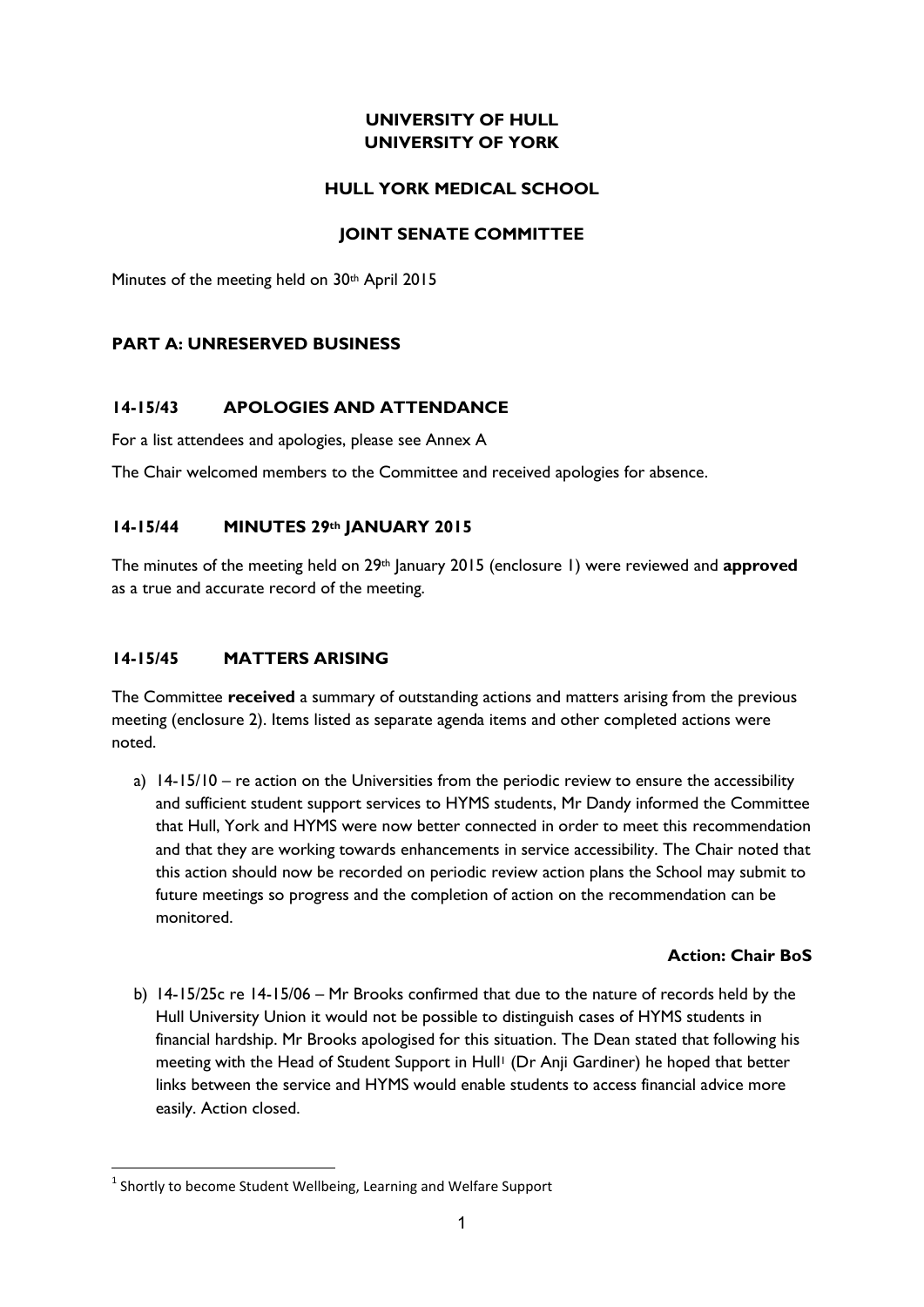- c) 14-15/25d re the Code of Practice on Appeals and Fitness to Practise Appeals, the Head of Quality and Standards informed the meeting that a revised Code would be tabled at the Board of Studies in June before escalation to HJSC at its next meeting. Action closed.
- d) 14-15/32 re adoption of a Fitness to Study Policy the Chair BoS informed the Committee that he would review over the summer the interrelation between various Codes and Policies and report to HJSC at its next meeting. Following the last meeting, the Deputy Chair had provided the Secretary with information about Hull's policy position on fitness to study, which was forwarded to the BoS. The Deputy Chair informed the HJSC that Hull was reviewing its own policy with the intention of producing a new version. The Director of Student Services (Linda Hockley) has shown support for HYMS developing a policy that was likely to be broadly in line with Hull's intentions. The action was closed.
- e) 14-15/33 re Hull University Union initiatives to monitor survey fatigue, the Chair BoS informed the Committee that he had met Mr Brooks to agree HYMS' support for discussions with students on reducing survey fatigue and improving communication about surveys to students. Mr Brooks will keep the Chair BoS informed of HUU's work to ensure the sharing of information and appropriate consultation with the School. The action was closed.

# **14-15/46 TO CONSIDER MATTERS RAISED BY STUDENT REPRESENTATIVES**

Mr Brooks noted that work was progressing to review student representation and inclusion in the governance processes in HYMS and the Committee was informed that Mr Brooks, Mr Offer and the Dean were to meet imminently to discuss the matter.

No other matters were raised by the student representatives.

# **14-15/47 TO RECEIVE A WRITTEN REPORT FROM THE DEAN**

- a) The Dean introduced his report (enclosure 3), highlighting particularly:
	- The ongoing effort to address the difficult financial situation in which HYMS is operating and the planning to enable an investment programme in teaching staff at the earliest opportunity;
	- The completion of the organisational review and work teams were undertaking to establish their new roles and activities;
	- That the review of academic and clinical leadership was underway and expected to report in the summer;
	- The final GMC review report and action plan (included as an appendix to enclosure 3) and work underway to meet the recommendations;
	- The encouraging data on offers for admission to the MBBS in 2015 for home and international students;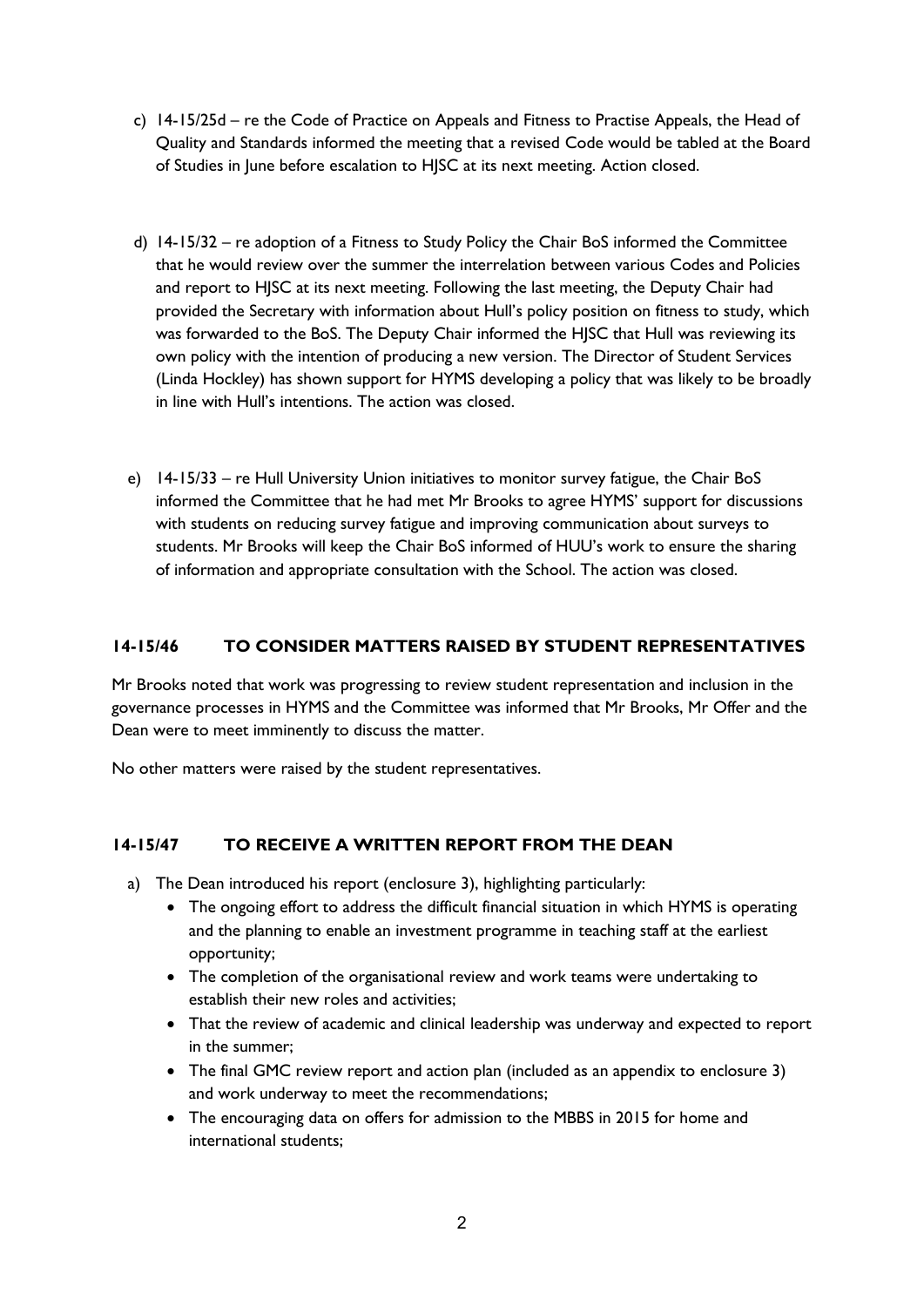- The improvements to student academic support that were being introduced and that an interim Academic Lead for Student Support would take up post in early June;
- That clinical teaching award winners would be announced later in the year to recognise the valued contribution of staff teaching in NHS clinical settings, and that there had been a very good level of student engagement in the scheme with a lot of nominations of staff;
- That in the 2016 Complete Universities Guide league table for medical schools HYMS had been ranked  $16<sup>th</sup>$  (29<sup>th</sup> in 2015)<sup>2</sup>.
- b) The Dean explained to the Committee, in detail, the rationale for and actions taken to pause implementation of the new MBBS curriculum for Phase II (due to start in 2015/16). The Committee was informed that NHS colleagues had expressed concern of the feasibility of implementing changes to the Phase II acute care teaching blocks and of the risk of compromising the learning experience. The Programme team had assessed the situation and paused this aspect, though other scheduled changes originating in the curriculum review would still be introduced. The Dean and Programme team were satisfied that the actions taken would ensure the quality of the programme and mitigate against the risks of not taking any action.

The Chair BoS and Mr Offer noted the positive student feedback that had been received on the way the pause in implementation had been communicated to them.

The Chair asked that a concise paper be tabled at the next meeting summarising the changes and plans for continued implementation of the new curriculum. The Dean suggested that the Chair of the MBBS Programme Board be invited to talk to the paper.

# **Action: Chair BoS**

c) The Committee discussed the potential for strategic discussions about expanding student numbers following the outcome of the general election and the political aspirations for increasing doctor and particular GP numbers. The Committee supported the Dean's view that the School was in a strong position to lobby for increased numbers because of its expertise in primary care teaching.

# **14-15/48 TO CONSIDER AND APPROVE A PROPOSAL TO REALIGN THE MBBS TO LEVEL 7 ON THE FRAMEWORK FOR HIGHER EDUCATION QUALIFICATIONS**

The Committee considered a proposal (enclosure 4) to realign the MBBS programme to Level 7(M) on the Framework for Higher Education Qualifications (FHEQ) following the QAA's reiteration that such programmes are typically at Level 7. The Committee noted that the previous FHEQ had also set such a typical level, but that there was variation in the sector. It was noted that sector-wide activity is underway to realign medicine programmes and that the current HYMS MBBS was effectively being taught at Level 7 already. The proposal was of a technical nature with only minor

 2 See:<http://www.thecompleteuniversityguide.co.uk/league-tables/rankings?s=Medicine> HYMS is ranked 16th , but with an equal overall score to Exeter at  $15^{th}$ .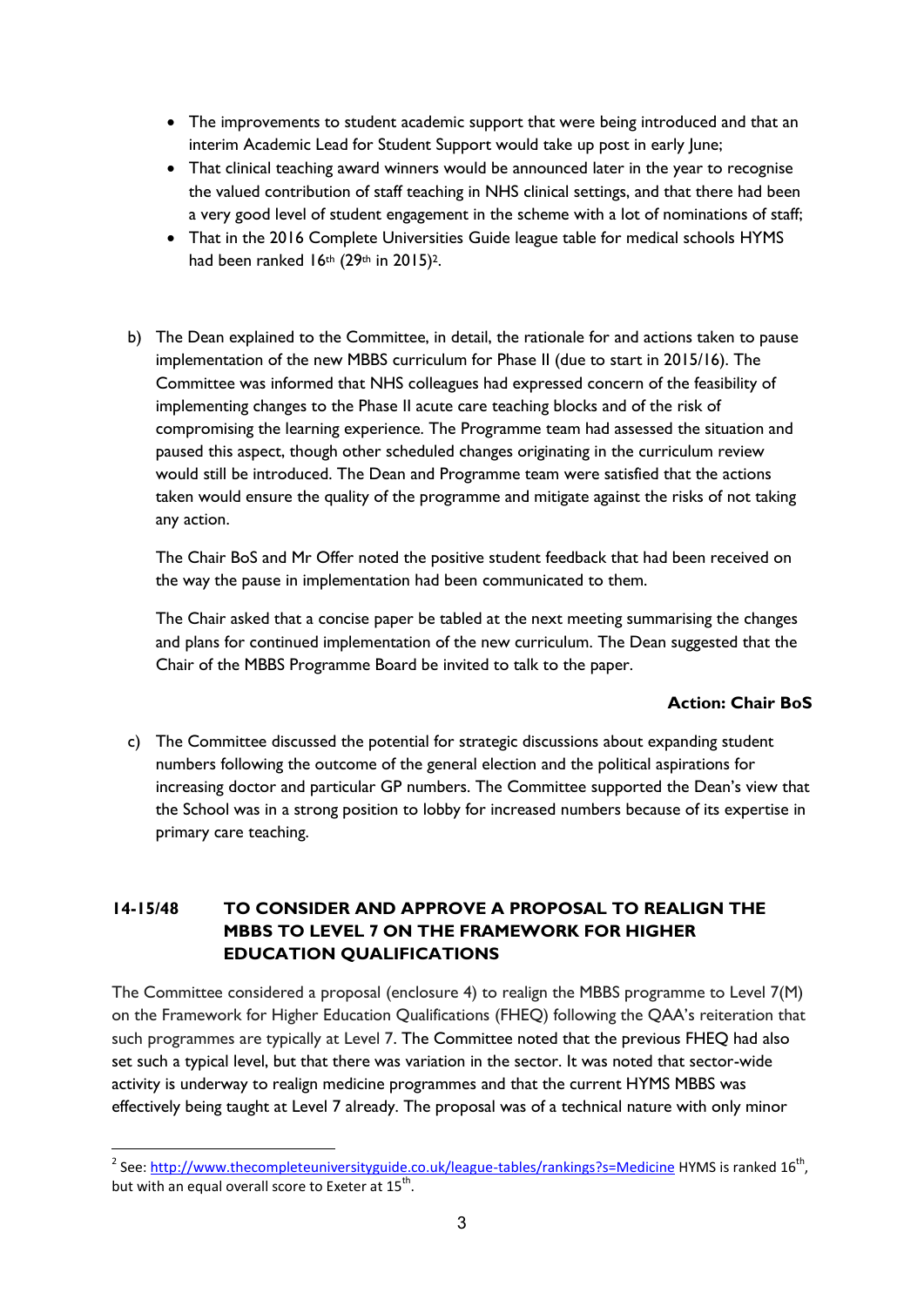amendments to the content of the specification that did not affect the learning outcomes or assessment.

The Secretary informed the Committee that Advice had been sought from Student Recruitment and Admissions and Student Welfare at York in order to identify any admissions or student finance implications. Neither office had raised concerns and information received had been passed to the School. The Secretary agreed to inform HYMS of direct contacts at York for further guidance, particularly with regard to the financial implications for in-coming and current students that enter(ed) as graduates. The Dean was keen to ensure that both Universities were consulted and able to provide guidance to the School.

The proposal was **approved** with the Secretary to inform appropriate University colleagues at York and Hull involved in programme administration.

**Action: Secretary** 

# **14-15/49 TO CONSIDER AND APPROVE A REVISED CODE OF PRACTICE ON ASSESSMENT AND EXAMINATION FOR MBBS**

The Committee considered a revised Code of Practice on Assessment and Examination for MBBS following extensive consultation, redrafting and approval by the Board of Studies. The Chair BoS explained that there had been no changes to the assessment processes, but that the processes regarding exit awards had been updated, along with improvements to the format and readability of the document.

The Code was approved subject to the following minor amendments:

- Section 6.6 be amended to read: "If the submitted work, e.g. written, oral or poster presentation, is judged by two examiners to be a *Fail* (Phase I) or *Serious Fail* (Phase II) the student will be required to undertake one final piece of prescribed work during the re-sit period within a timescale specified by HYMS".
- Section 7.4 be rephrased to mirror 6.6 as: "If the second submission is judged by two examiners to be a *Fail* or *Serious Fail* the student will normally have their studies terminated, subject to the usual routes of appeal".

*Secretary's note: The wording of 7.4 was suggested following the meeting after discussion with the Head of Quality and Standards to meet the intention of the less effective rewording suggested during the meeting. The Head of Quality and Standards also agreed with the Secretary that section 8.4.4 should be reformatted as section 8.5, though the Committee had earlier rejected such a suggestion. The Chair approved the postmeeting amendments and advised that the Code can be finalised without his further approval.* 

# **14-15/50 VALEDICTIONS FOR RETIRING MEMBERS OF THE COMMITTEE**

The Chair thanked all members of the Committee for their hard work during the academic year and particularly those that would be standing down from the Committee with the completion of their terms of office. The Chair also noted that he would be succeeded by Prof. Alan Speight, PVC Education from Hull and would thus take the position as Deputy Chair of the Committee. The Chair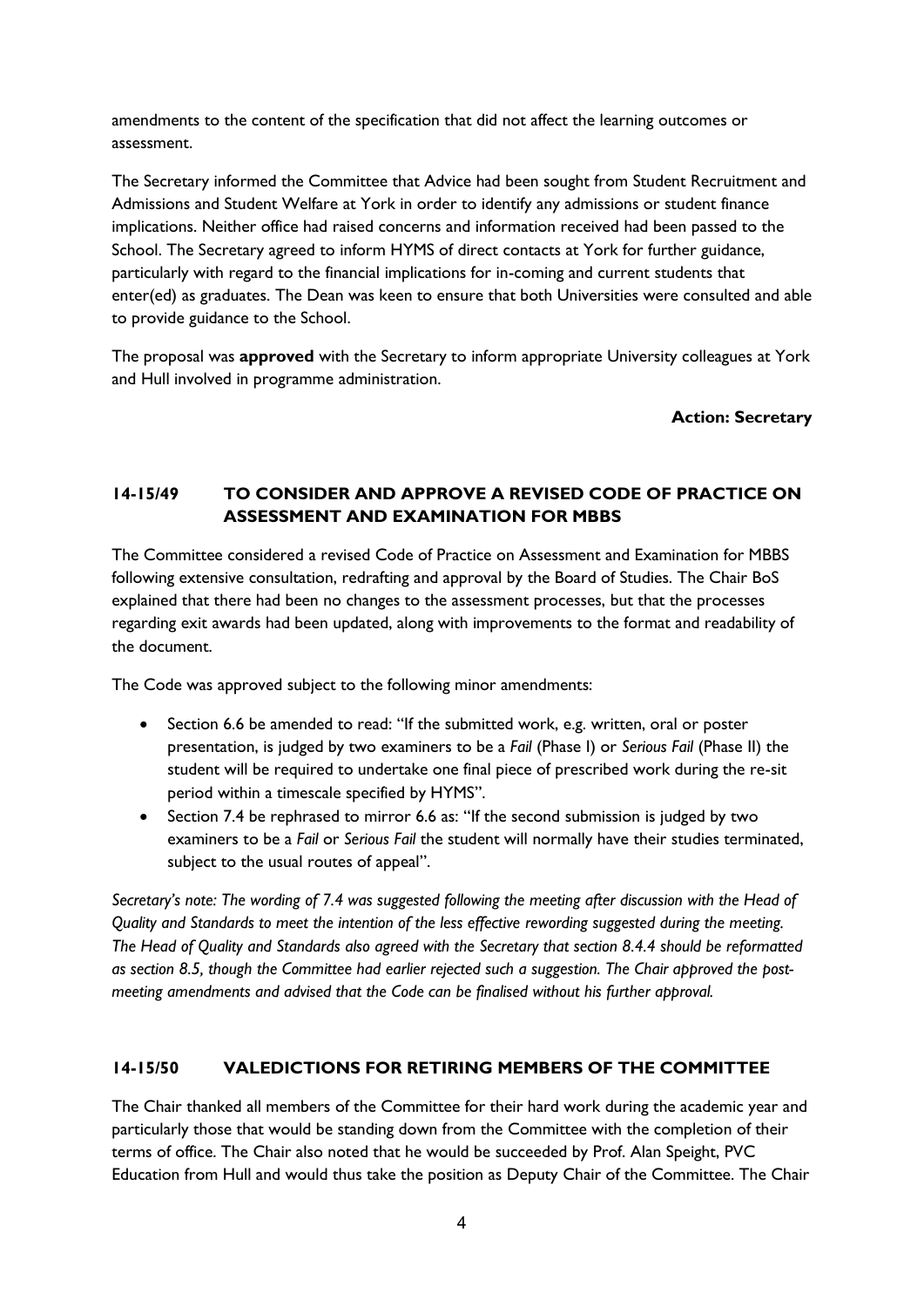was thanked by members of the Committee and the School for his leadership. Nominations to replace retiring members will be made in due course by respective University committees.

*Secretary's note: It was confirmed after the meeting that the role of secretary to HJSC would permanently reside with the Quality Assurance Team at York, following discussions between both University Registrars.*

#### **14-15/51 DATES OF MEETINGS 2015-16**

The Committee **noted** the dates of the next meetings:

- Wednesday 4 November, 2.00-4.00pm: 1st floor Loxley, Hull / main meeting room York
- Wednesday 20 January, 2.00-4.00pm: 1st floor Loxley, Hull / **HG15, Heslington Hall**, York
- Wednesday 20 April, 10.00am-12.00pm: 1st floor Loxley, Hull / main meeting room York

It was noted that the meetings would now be held on a Wednesday to maximise the potential for student representatives to participate.

The School also noted the lengthy period of time between the meeting and the first one of the new academic year. In the context of a change of leadership the School was keen to ensure that business by Chair's Action could continue as required throughout the intervening months.

The Chair asked the Secretary to organise a handover meeting and assured the Committee that attention would be paid to ensuring the appropriate handling of matters that might arise. If required, an extraordinary electronic or face-to-face meeting could be scheduled. The Committee agreed with the Chair's suggestion that he liaise with Prof. Speight to agree the most effective way in which to deal with business by Chair's Action over the summer vacation.

#### **Action: Secretary**

#### **ANNEX A: Attendance**

#### **Members**

Professor John Robinson (Chair, PVC York) Professor Glenn Burgess (Deputy Chair, DVC Hull) Mr Richard Brooks, (Hull Students' Union)\* Professor Gillian Greenway (Hull Senate representative) Professor Trevor Sheldon (Dean of HYMS) – left during item 7 Dr Mark Williamson (Chair Board of Studies, HYMS) Professor Jonathan Bennett (Chair of Postgraduate Programmes Board, HYMS) Mr Alberto Luque Martinez (VP Graduate Students' Association, York)\* Mr George Offer (York University Students' Union)\* Professor Tony Morland (York Senate representative) Dr Elizabeth Cleaver (Hull Learning, Teaching and Assessment Committee representative) Professor John Greenman (Hull Senate representative) Dr Graham Scott (Hull Learning, Teaching and Assessment Committee representative)

#### **In attendance:**